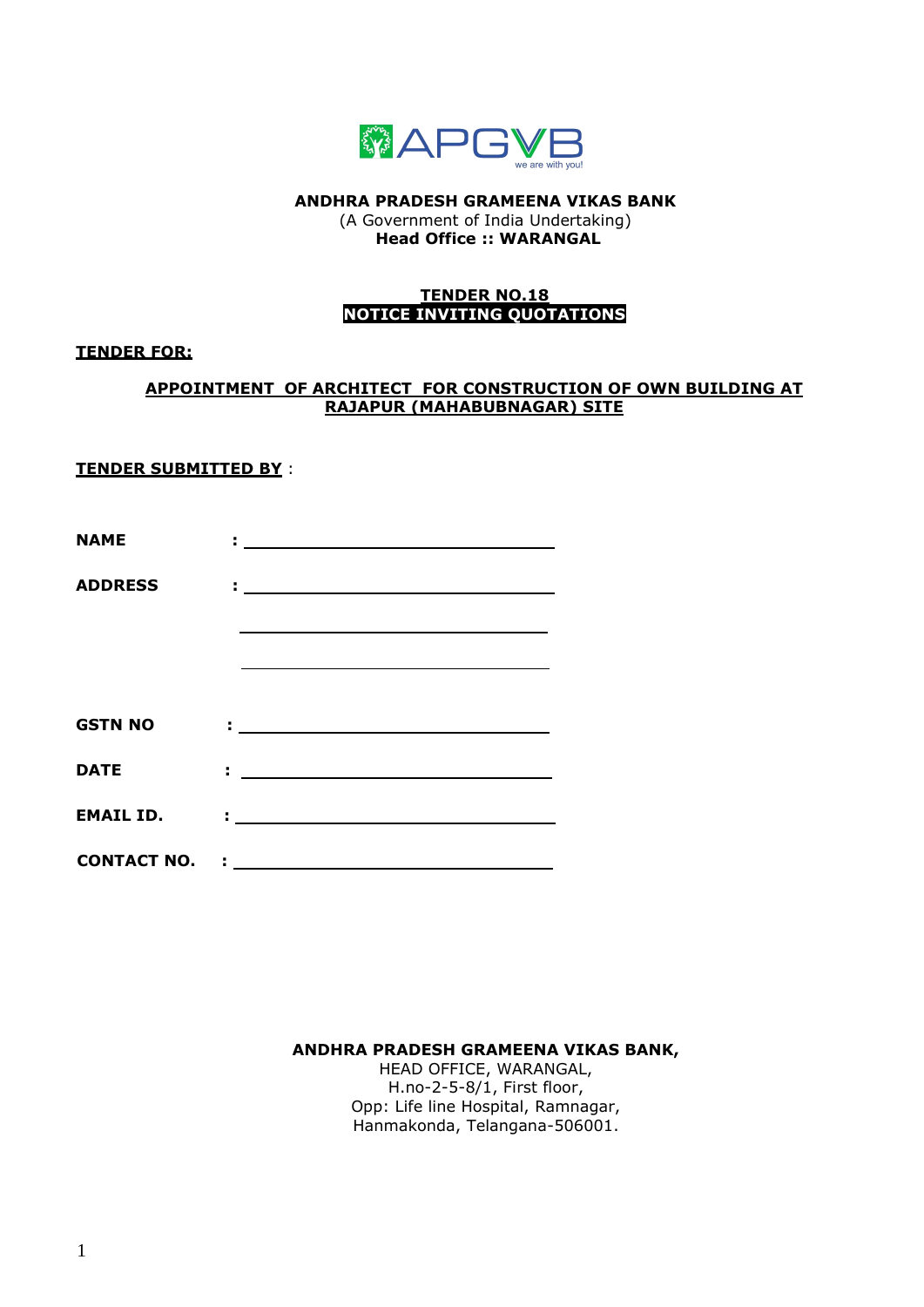# **NOTICE INVITING TENDER**

Limited and sealed bids are hereby invited for appointment of Architect from Empaneled Architects for Construction of own Building for the following works.

| Name of work                                                                                                                                                                                                      | <b>CONSTRUCTION OF BANKS OWN BUILDING</b><br>RAJAPUR (MAHABUBNAGAR) SITE                                                                                                                                                                                       |
|-------------------------------------------------------------------------------------------------------------------------------------------------------------------------------------------------------------------|----------------------------------------------------------------------------------------------------------------------------------------------------------------------------------------------------------------------------------------------------------------|
| Eligibility of Architect<br>(Copy of Bank's valid letter to be<br>enclosed)                                                                                                                                       | All Architects who are on the panel for CIVIL and<br>Interior Works.                                                                                                                                                                                           |
| Bid document downloadable from our<br>website.                                                                                                                                                                    | 19.02.2022                                                                                                                                                                                                                                                     |
| Pre-bid Meeting                                                                                                                                                                                                   | In view of present pandemic situation, Bank has<br>proposed not to conduct physical Pre-Bid meetings.<br>So, please send us queries if any through mail or<br>phone call by 22.02.2022 12.00P.M.<br>Mail Id: smoperations@apgybank.in<br>Mobile No: 8331019299 |
| Last Date of submission of bid                                                                                                                                                                                    | 28.02.2022 4.00 P.M                                                                                                                                                                                                                                            |
| Date & time of opening of bid                                                                                                                                                                                     | 28.02.2022 5.00 P.M                                                                                                                                                                                                                                            |
| The bid duly filled in shall be kept in a cover<br>superscibed with the name of thework and<br>to be dropped in the tender box kept at the<br>office or by Courier<br>on or before Last Date of submission of bid | <b>GENERAL MANAGER (Operations)</b><br>HEAD OFFICE, WARANGAL,<br>H.no-2-5-8/1, First floor,<br>Opp: Life line Hospital, Ramnagar,<br>Hanmakonda, Telangana-506001.                                                                                             |
| Deduction of income tax and other<br>applicable taxes                                                                                                                                                             | As per Central / State Government rules                                                                                                                                                                                                                        |
| For any clarification please contact                                                                                                                                                                              | 1) Mr. K.Vikranth Reddy, Senior Manager(Ops)<br>Phone: 8331019299                                                                                                                                                                                              |

The architect shall all time comply with the Laws of India, under jurisdiction at Warangal city. Any loss, penalty or damages suffered by the Bank due to non-compliance of law shall be indemnified by the Architect without any limit. The architect further indemnifies the Bank against any loss or damages suffered by the Bank due to acts or omission of its employees or agents / consultants.

The APGVB reserves the right to reject any or all the applications without assigning any reason therefore and no correspondence would be entertained in this regard.

The APGVB may at any time cancel this tendering process without assigning any reason. APGVB will not be responsible for any postal delay.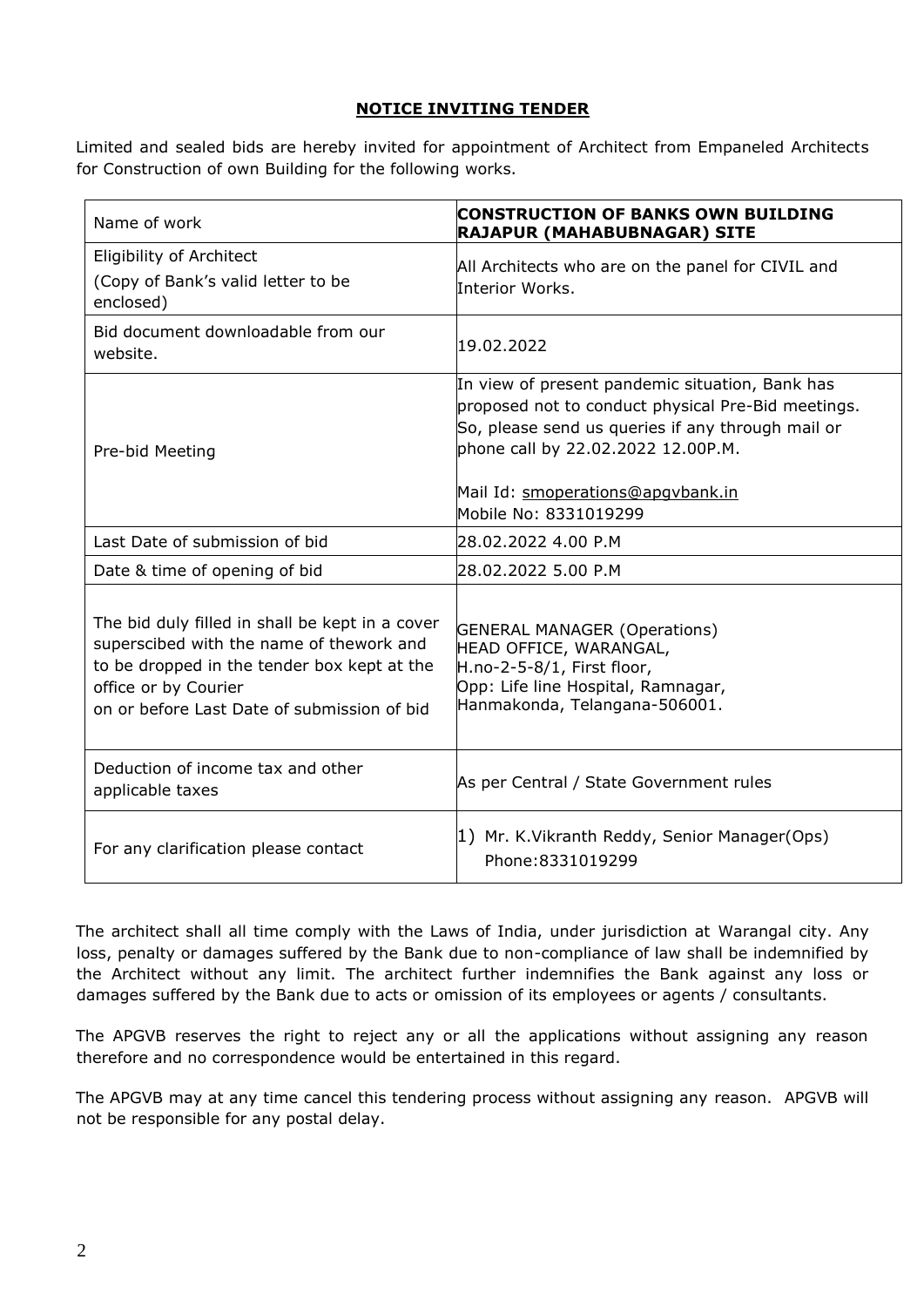#### **CONSTRUCTION OF BANK'S OWN BUILDING AT RAJAPUR (MAHABUBNAGAR)**

## **Breif Desription of the Sites**

#### **LAND ALLOTMENTS AT RAJAPUR**

#### **RAJAPUR**

In Mahabubnagar region an open land with 3 plots with 150 Sy yards each with total extent of 450 Sy yards bearing the Plot No's 183,184 and 196 at Rajapur. The present net area of the of the plot is 358 sy yards as per the layout after setback.

## **Services to be rendered by the Architects**

The architect shall render the following services in connection with and in regard to the said works:

- (a) Prepare and submit sketch plans as per APGVB requirement incorporating measures suggested asGreen initiatives including preparation of alternatives and carrying out necessary revisions till the sketch plans are finally approved by the Bank in accordance with the local governing codes/standards, regulations etc. making approximate cost based on unit cost and submit along with a detailed project report on the scheme and a proper PERT/Bar chart incorporating all the activities such as preparation of working drawings, detailed drawings, tender documents, execution of work, etc. required for the completion of the project. The proposal should also include various stages of services to be rendered bythe consultants in coordination with the architects.
- (b) Prepare required detailed drawings on receipt of approval of the sketch plans by APGVB and submit as per the regulation of local authorities and obtain their approval/sanction for renovation. Necessary follow upwith the local authorities in getting the approval/ sanction of building plan, within prescribed time period.
- (c) Prepare architectural detailed drawings and layout drawings for **Construction Of Bank's Own Building at Rajapur (Mahabubnagar)**, detailed estimates of cost, rate analysis for all items,take off sheets and all such other particulars as may be necessary.
- (d) Preparing pre-qualification document, scrutinize the applications for empanelment of the contractors, forward recommendations to the Bank for empanelment of the contractors, if required.
- (e) Preparing detailed tender document for various trades, complete with articles of agreement, special conditions, conditions of contract, specifications, bill of quantities including detailed analysis of rates basedon market rates.
- (f) Preparing tender notices for issuance by APGVB and inviting tenders from prequalified contractors on behalf of the Bank and submitting assessment reports thereon, together with recommendations specifying abnormally high and low rated items. Preparing contract documents for all trades and getting them executedby the concerned contractors
- (g) Preparing for the use of APGVB, the contractor and site staff, 4 copies of approved contract documentsfor all trades.
- (h) Assuming full responsibility for supervision and proper execution of all works by general and specialist contractors who are engaged from time to time as defined in the conditions of agreement**.**
- (i) Checking measurement of works at site, checking contractors' bills, issuing periodical certification of paymentso as to enable APGVB to make payments to the contractors.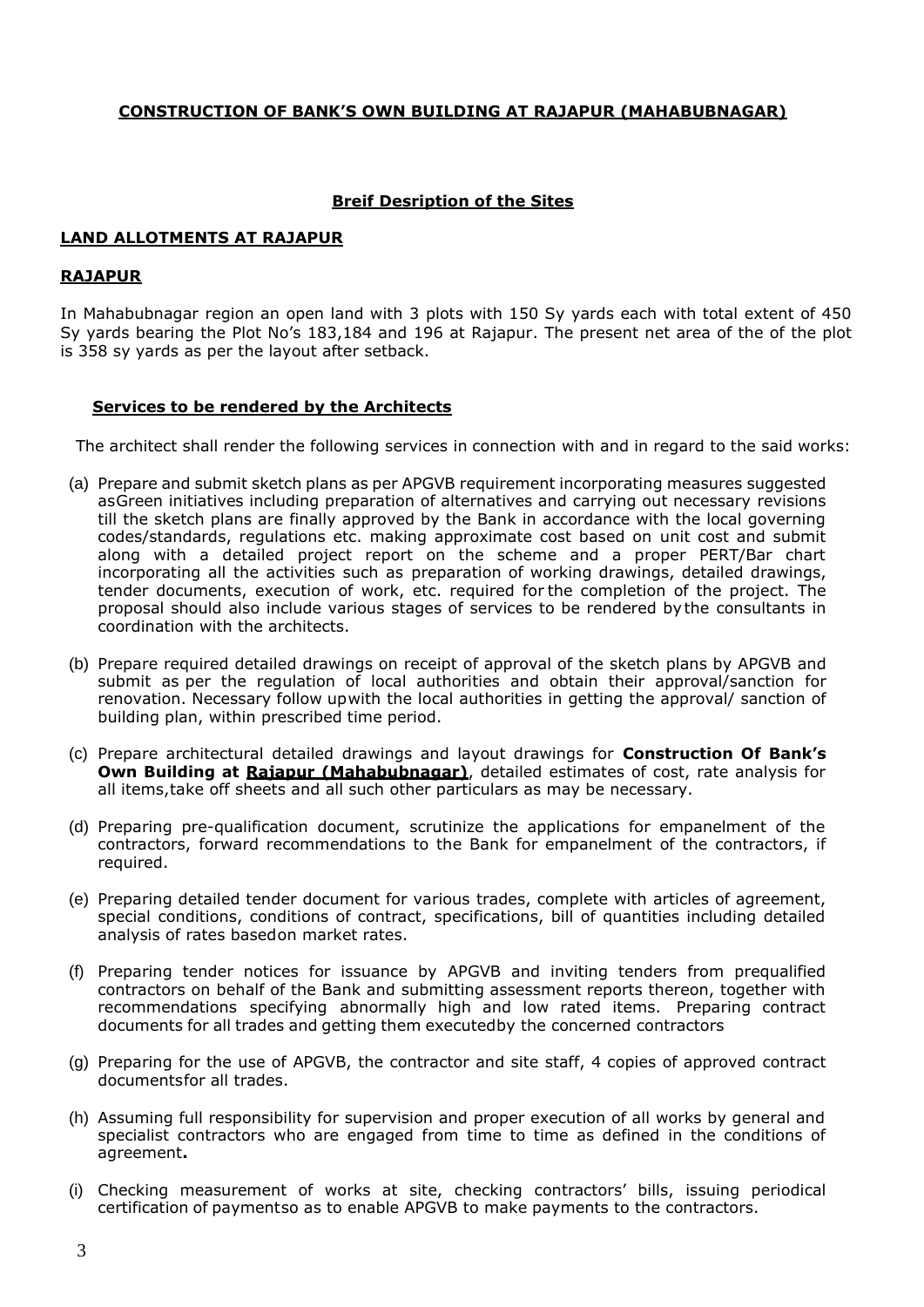- (j) Time limit for verification and certification of bills by Architect shall be (failing which the Architect may be penalized) running bill within 15 days and Final bill within one month of submission of bills by the contractors/bank officials .
- (k) Submitting a detailed account of material that APGVB may specify and certifying the quantities utilized bill wise in the works.
- (l) Taking timely action for revalidation of sanction for renovation work from local authorities, if required.
- (m) Obtaining final building completion and /or occupation certificate and securing permission of municipality and such other authority, if required.
- (n) Appearing on behalf of APGVB before the Municipal assessor or such other authorities in connection with the settlement of the ratable value/property tax of the building and rendering advice in the matter to APGVB.
- (o) Supply, on completion of the project, two copies of all drawings. In addition, one set of all floor plans, sectional, elevation shall be submitted on cloth tracing/polyester films. All drawings are also to be submittedin soft copy viz. Pen drive/CD/DVD etc. Assisting APGVB in all arbitration proceedings between the contractors and the Bank and also defend APGVB in such proceedings.
- (p) Assisting APGVB in preparing of reports to Chief Technical Examiner (CTE)'s organization.
- (q) Rendering any other services

APGVB is proposing for Construction Of Bank's Own Building at **RAJAPUR (MAHABUBNAGAR)**. The scope of work may vary, the building having all required amenities and will comply/ have features of 'Green' and Energy efficient building. All necessary statutory approvals from Local Municipal Authorities such as approval of plans / set of drawings, commencement, occupation, completion certificate, NOC from fire brigade and other authorities, water, electrical and drainage connection, certificate from Govt., NOC from municipal authorities/ Environment Dept./ traffic State / Central Govt. and other related Depts. in this regard. The proposal for approval of the commencement certificate etc. from concerned municipal authorities and other Govt. authorities etc. as may be required, is to be obtained by the Architect. Soon after the said proposal is cleared by Municipal Authorities and other Civic authorities, APGVB intends to commence the said work and propose to complete the same work in all respects viz. ready for use **within a maximum time of 1 year** from the date of commencement of work. All works including permissions, NOCs, occupation / completion certificate required to be obtained from Municipal Authorities and other State / Central Government / Statutory authorities will have to be obtained by the Architect if required. The architect will assume total responsibility for completion of the project in all respects and completion certificate from Municipal Authorities if required within the specified time frame of 3 months as stated above. The time is the essence of the contract. While the duties of Architect will be governed by the standard agreement to be executed with APGVB by the successful Architect, the role and responsibilities of the Architect willbroadly include following:

(a) Preparation of detailed Architectural design.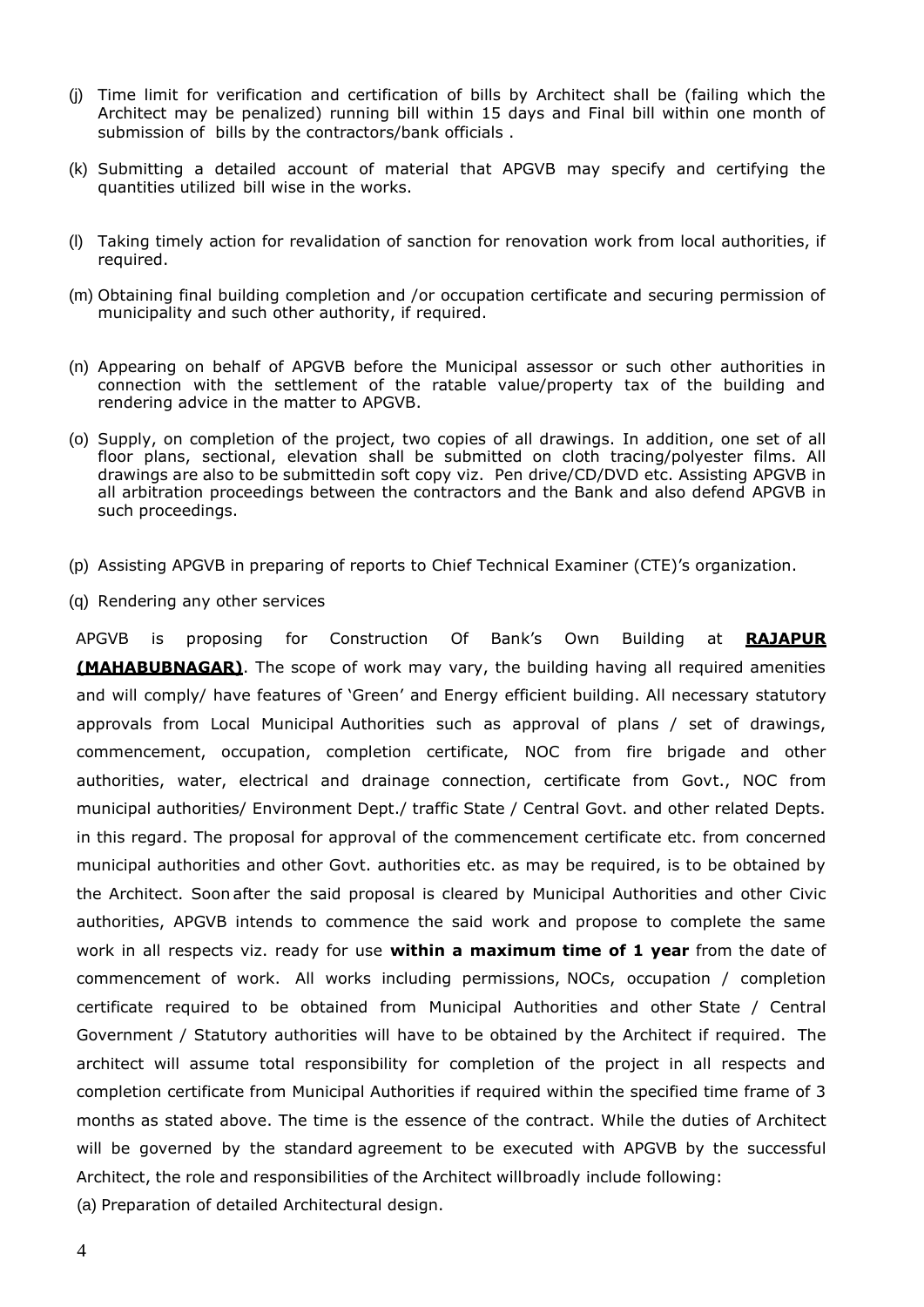- (b) Most of the features applicable for 'Green building' such as energy conservation, use of natural light to themaximum extent etc. will have to be taken into account during planning, design, and execution stages so that if APGVB desires, the Building can be rated as Green building at least of 'Gold standard'.
- (c) Preparation of all detailed architectural, engineering drawings including those for all services as stated above.
- (d) Preparation of subhead-wise item-wise/ detailed estimates based on current market rate analysis, which will include preparation of rate analysis for all major items, take of / quantity sheets. Working out overall built up area rate and its comparison for reasonableness with other renovation work recently done as also with CPWD rates etc. for submission to the APGVB for approval of the cost.
- (e) Assisting APGVB for prequalification and empanelment of trade-wise contractors by following elaborate procedure / norms laid-down by Bank/ CVC guidelines if required.
- (f) Preparation of draft tenders subhead-wise including detailed bills of quantity (BOQ) based on approved estimates by APGVB and full set of tender documents including all terms, conditions, special conditionsand standard clauses.
- (g) Calling of competitive tenders each trade-wise at appropriate time from the prequalified contractors. Required sets of tender documents will have to be prepared by the consultant themselves at no extra costto APGVB.
- (h) Detailed scrutiny of the tender received including preparation of the comparative statement etc. and submission of recommendations for acceptance or otherwise, of the tender of successful bidder / vendor, placing of work order etc.
- (i) Preparation and issuance of detailed working drawings minimum 3 sets to the contractor along with work order so that work is not held up at any point of time for want of the drawings / details. 2 sets of such drawings will have to be issued to APGVB for its records.
- (j) Complete role of Project Management Consultant (PMC) will also be played by the Architect to ensure both qualitative and quantitative aspects of the project and would include day to day supervision of work througha team of various experienced Engineers lead by a Project Manager to be posted at the site and who will be overall responsible for smooth and timely completion of all works within the agreed time schedule without cost overruns barring exceptional circumstances beyond the control of the Architect. The PMC work will broadly include recording of measurements, verification of running account, final bills of contractors, finalization of accounts, extra / deviated items, rate analysis, maintaining various registers as per CVC / Bank's guidelines at site, preparation of bar chart, CPM networks and its updating for monitoring progress etc. The collection of samples of various materials used at the site and arranging for its testing through approved laboratories / institutes will have to be done and proper record / registers need to be maintainedat site.
- (k) The Architect will have to apply and obtain all required approvals / NOC from Municipal Authorities and other Govt. / Statutory authorities from time to time such as completion of work, well in time so that the progress of the work is not hampered.
- (l) The effective communication between various agencies / vendors contractors will have to be ensured by the Architect. The problems / hindrances / bottlenecks need to be sorted out / removed by arranging site meetings of all concerned including APGVB and record of such meetings, decisions taken etc. need to be maintained in a chronological manner kept in a separate register.
- (m)During the defects liability period carrying out periodical inspection along with representatives of APGVB and contractor, preparation of the list of defects list and arrange for its rectification from contractor.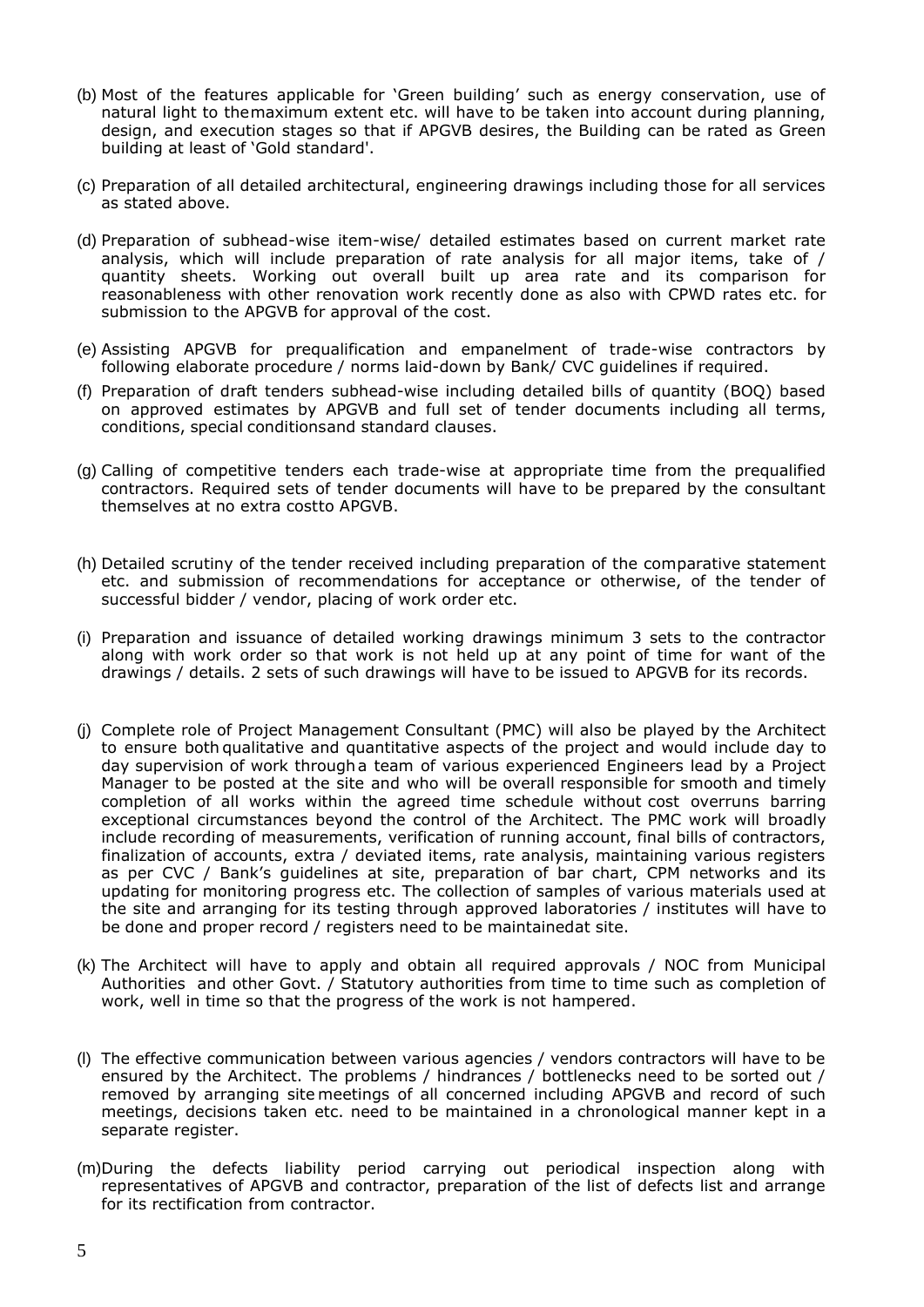- (n) Preparation of 'As Built' drawings including those for all services and 2 sets of such drawings mounted on cloth papers and also in the form of a CD (soft copy) will have to be prepared and submitted to APGVB.
- (o) Bank's projects come under Technical Audit by Chief Technical Examiner's Organization of Central Vigilance Commission. Submission of Reply to their queries, compliance of their observations etc. are statutory requirement of Bank's Architect. The list of duties mentioned above is only indicative and the Architect will have to assume full responsibility for completion of the project both qualitatively and quantitatively as per accepted contract conditions in the best possible workmanlike manner in all respects till its occupation withinthe agreed time schedule and cost by following laid down norms / procedure of APGVB and guidelines of CVC in an open and transparent manner to the satisfaction of APGVB and towards achieving this goal whatever is required to be done will have to be arranged by the consulting firm with the approval of APGVB.
- (p) The presence of Site Engineer at the site and involvement in the work shall not absolve the Architects in any manner from the responsibilities.

Signed as token of acceptance

Signature of consultant

with sealDate:

Place: